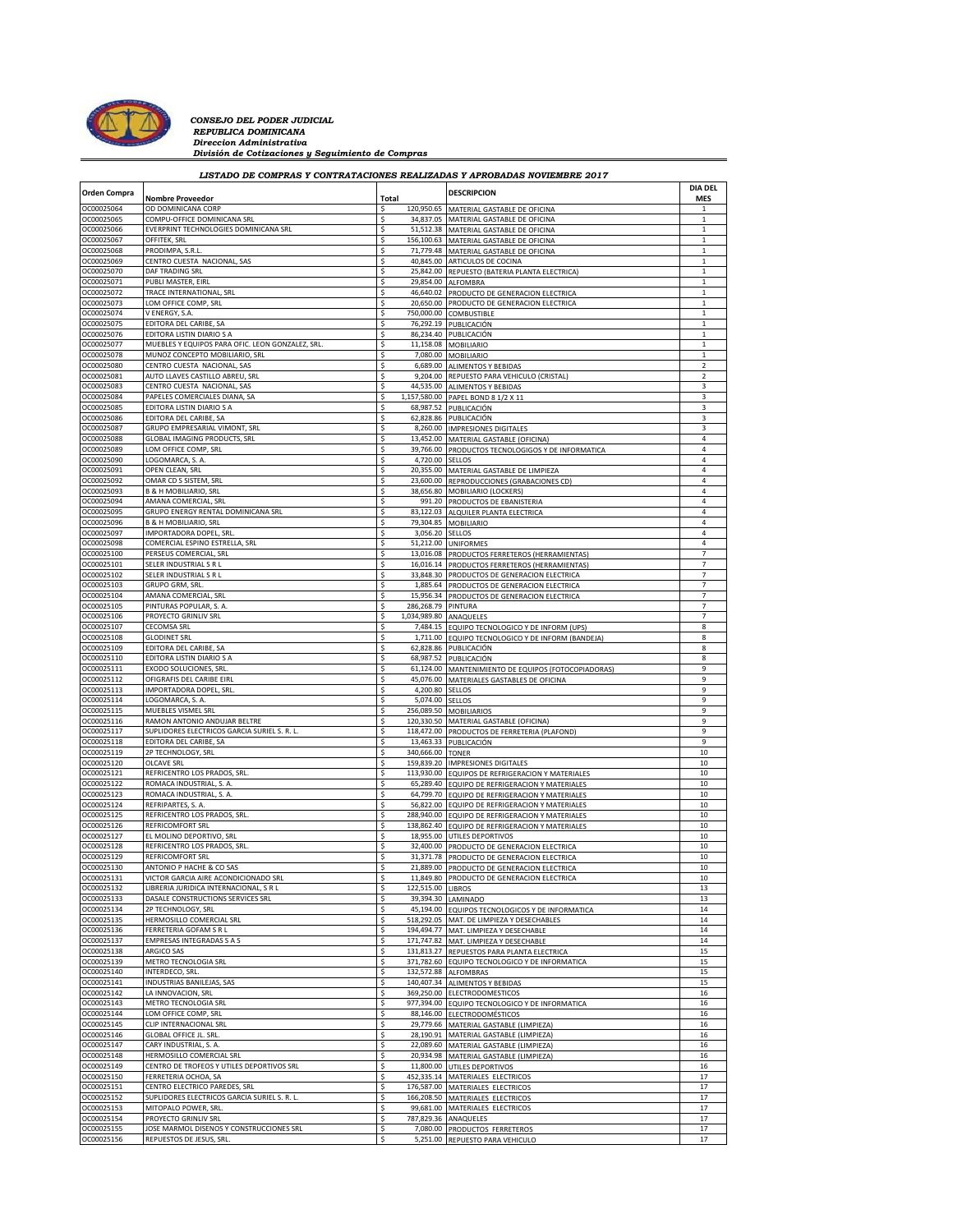

## *CONSEJO DEL PODER JUDICIAL*<br> *REPUBLICA DOMINICANA*<br> *Direccion Administrativa*<br> *División de Cotizaciones y Seguimiento de Compras*

| <b>DESCRIPCION</b><br>Orden Compra<br>Total<br><b>Nombre Proveedor</b><br>OC00025157<br>\$<br>4,956.00 PORTA BROCHURE<br>MULTIGRABADO SRL<br>QUITASOLES AMBIENTALES SRL<br>\$<br>31,231.50 CORTINAS (VENECIANAS Y BLACKOUT)<br>OC00025158<br>OC00025159<br>COMERCIAL SANTANA, SRL.<br>\$<br>7,080.00 REPUESTO PARA VEHICULO<br>OC00025160<br>AUTO LLAVES CASTILLO ABREU, SRL<br>9,440.00 LAMINADO (VEHICULO)<br>\$<br>\$<br>OC00025161<br>QUITASOLES AMBIENTALES SRL<br>68,374.28 CORTINAS<br>OC00025162<br>SAN MIGUEL & CIA, S. R. L.<br>28,660.01 REPUESTO PARA PLANTA ELECTRICA<br>\$<br>OC00025163<br>MIXTLI GRAFIKA EIRL<br>56,000.00 IMPRESIONES Y ENCUADERNACIONES<br>Ś<br>OC00025164<br>DAF TRADING SRL<br>22,715.00 REPUESTOS PARA VEHICULOS<br>OC00025165<br>FARMACO QUIMICA NACIONAL, S. A.<br>\$<br>6,565.60 PRODUCTOS FARMACÉUTICOS<br>OC00025166<br>COMPUTADORAS DOMINICANAS SRL<br>\$<br>35,105.00 EQUIPOS AUDIOVISUALES<br>OC00025167<br>PREVENCION DE INCENDIOS SANO EIRL<br>Ś<br>25,665.00 MANTENIMIENTOS DE EQUIPOS (EXTINTORES).<br>OC00025168<br>FERRETERIA AMERICANA, SAS<br>3,823.20 PRODUCTOS FERRETEROS<br>OC00025169<br>IMPORTADORA DOPEL, SRL<br>\$<br>22,620.60 SELLOS<br>AMANA COMERCIAL, SRL<br>OC00025170<br>\$<br>32,788.25 PRODUCTOS FERRETEROS<br>OC00025171<br>PERSEUS COMERCIAL, SRL<br>\$<br>3,015.60 PRODUCTOS FERRETEROS<br>OC00025172<br>INTERDECO, SRL<br>\$<br>16,923.98 ALFOMBRAS<br>OC00025173<br>EVERPRINT TECHNOLOGIES DOMINICANA SRL<br>\$<br>1,059,098.43 TONER<br>OC00025174<br>TONER DEPOT INTERNATIONAL A. R. C., SRL<br>\$<br>709,400.19 TONER<br>OC00025175<br>OFFITEK, SRL<br>56,911.40 TONER<br>\$<br>OC00025176<br>CRISTALES Y ENMARCADOS SRL<br>Ś<br>7,156.70 ARTICULOS DE OFICINA<br>OC00025177<br>MATERIALES INDUSTRIALES, SAS<br>\$<br>4,939.47 PRODUCTOS FERRETEROS<br>ED2 PARTNERS AND BROTHERS SRL<br>\$<br>OC00025178<br>50,469.78 SEÑALIZACIONES FISICAS | <b>DIA DEL</b><br><b>MES</b><br>17<br>17<br>17<br>17<br>17<br>17<br>18<br>18<br>18<br>18<br>18<br>18<br>20<br>20<br>20<br>20<br>20<br>20 |
|---------------------------------------------------------------------------------------------------------------------------------------------------------------------------------------------------------------------------------------------------------------------------------------------------------------------------------------------------------------------------------------------------------------------------------------------------------------------------------------------------------------------------------------------------------------------------------------------------------------------------------------------------------------------------------------------------------------------------------------------------------------------------------------------------------------------------------------------------------------------------------------------------------------------------------------------------------------------------------------------------------------------------------------------------------------------------------------------------------------------------------------------------------------------------------------------------------------------------------------------------------------------------------------------------------------------------------------------------------------------------------------------------------------------------------------------------------------------------------------------------------------------------------------------------------------------------------------------------------------------------------------------------------------------------------------------------------------------------------------------------------------------------------------------------------------------------------------------------------------------------------------------------------------------------|------------------------------------------------------------------------------------------------------------------------------------------|
|                                                                                                                                                                                                                                                                                                                                                                                                                                                                                                                                                                                                                                                                                                                                                                                                                                                                                                                                                                                                                                                                                                                                                                                                                                                                                                                                                                                                                                                                                                                                                                                                                                                                                                                                                                                                                                                                                                                           |                                                                                                                                          |
|                                                                                                                                                                                                                                                                                                                                                                                                                                                                                                                                                                                                                                                                                                                                                                                                                                                                                                                                                                                                                                                                                                                                                                                                                                                                                                                                                                                                                                                                                                                                                                                                                                                                                                                                                                                                                                                                                                                           |                                                                                                                                          |
|                                                                                                                                                                                                                                                                                                                                                                                                                                                                                                                                                                                                                                                                                                                                                                                                                                                                                                                                                                                                                                                                                                                                                                                                                                                                                                                                                                                                                                                                                                                                                                                                                                                                                                                                                                                                                                                                                                                           |                                                                                                                                          |
|                                                                                                                                                                                                                                                                                                                                                                                                                                                                                                                                                                                                                                                                                                                                                                                                                                                                                                                                                                                                                                                                                                                                                                                                                                                                                                                                                                                                                                                                                                                                                                                                                                                                                                                                                                                                                                                                                                                           |                                                                                                                                          |
|                                                                                                                                                                                                                                                                                                                                                                                                                                                                                                                                                                                                                                                                                                                                                                                                                                                                                                                                                                                                                                                                                                                                                                                                                                                                                                                                                                                                                                                                                                                                                                                                                                                                                                                                                                                                                                                                                                                           |                                                                                                                                          |
|                                                                                                                                                                                                                                                                                                                                                                                                                                                                                                                                                                                                                                                                                                                                                                                                                                                                                                                                                                                                                                                                                                                                                                                                                                                                                                                                                                                                                                                                                                                                                                                                                                                                                                                                                                                                                                                                                                                           |                                                                                                                                          |
|                                                                                                                                                                                                                                                                                                                                                                                                                                                                                                                                                                                                                                                                                                                                                                                                                                                                                                                                                                                                                                                                                                                                                                                                                                                                                                                                                                                                                                                                                                                                                                                                                                                                                                                                                                                                                                                                                                                           |                                                                                                                                          |
|                                                                                                                                                                                                                                                                                                                                                                                                                                                                                                                                                                                                                                                                                                                                                                                                                                                                                                                                                                                                                                                                                                                                                                                                                                                                                                                                                                                                                                                                                                                                                                                                                                                                                                                                                                                                                                                                                                                           |                                                                                                                                          |
|                                                                                                                                                                                                                                                                                                                                                                                                                                                                                                                                                                                                                                                                                                                                                                                                                                                                                                                                                                                                                                                                                                                                                                                                                                                                                                                                                                                                                                                                                                                                                                                                                                                                                                                                                                                                                                                                                                                           |                                                                                                                                          |
|                                                                                                                                                                                                                                                                                                                                                                                                                                                                                                                                                                                                                                                                                                                                                                                                                                                                                                                                                                                                                                                                                                                                                                                                                                                                                                                                                                                                                                                                                                                                                                                                                                                                                                                                                                                                                                                                                                                           |                                                                                                                                          |
|                                                                                                                                                                                                                                                                                                                                                                                                                                                                                                                                                                                                                                                                                                                                                                                                                                                                                                                                                                                                                                                                                                                                                                                                                                                                                                                                                                                                                                                                                                                                                                                                                                                                                                                                                                                                                                                                                                                           |                                                                                                                                          |
|                                                                                                                                                                                                                                                                                                                                                                                                                                                                                                                                                                                                                                                                                                                                                                                                                                                                                                                                                                                                                                                                                                                                                                                                                                                                                                                                                                                                                                                                                                                                                                                                                                                                                                                                                                                                                                                                                                                           |                                                                                                                                          |
|                                                                                                                                                                                                                                                                                                                                                                                                                                                                                                                                                                                                                                                                                                                                                                                                                                                                                                                                                                                                                                                                                                                                                                                                                                                                                                                                                                                                                                                                                                                                                                                                                                                                                                                                                                                                                                                                                                                           |                                                                                                                                          |
|                                                                                                                                                                                                                                                                                                                                                                                                                                                                                                                                                                                                                                                                                                                                                                                                                                                                                                                                                                                                                                                                                                                                                                                                                                                                                                                                                                                                                                                                                                                                                                                                                                                                                                                                                                                                                                                                                                                           |                                                                                                                                          |
|                                                                                                                                                                                                                                                                                                                                                                                                                                                                                                                                                                                                                                                                                                                                                                                                                                                                                                                                                                                                                                                                                                                                                                                                                                                                                                                                                                                                                                                                                                                                                                                                                                                                                                                                                                                                                                                                                                                           |                                                                                                                                          |
|                                                                                                                                                                                                                                                                                                                                                                                                                                                                                                                                                                                                                                                                                                                                                                                                                                                                                                                                                                                                                                                                                                                                                                                                                                                                                                                                                                                                                                                                                                                                                                                                                                                                                                                                                                                                                                                                                                                           |                                                                                                                                          |
|                                                                                                                                                                                                                                                                                                                                                                                                                                                                                                                                                                                                                                                                                                                                                                                                                                                                                                                                                                                                                                                                                                                                                                                                                                                                                                                                                                                                                                                                                                                                                                                                                                                                                                                                                                                                                                                                                                                           |                                                                                                                                          |
|                                                                                                                                                                                                                                                                                                                                                                                                                                                                                                                                                                                                                                                                                                                                                                                                                                                                                                                                                                                                                                                                                                                                                                                                                                                                                                                                                                                                                                                                                                                                                                                                                                                                                                                                                                                                                                                                                                                           |                                                                                                                                          |
|                                                                                                                                                                                                                                                                                                                                                                                                                                                                                                                                                                                                                                                                                                                                                                                                                                                                                                                                                                                                                                                                                                                                                                                                                                                                                                                                                                                                                                                                                                                                                                                                                                                                                                                                                                                                                                                                                                                           |                                                                                                                                          |
|                                                                                                                                                                                                                                                                                                                                                                                                                                                                                                                                                                                                                                                                                                                                                                                                                                                                                                                                                                                                                                                                                                                                                                                                                                                                                                                                                                                                                                                                                                                                                                                                                                                                                                                                                                                                                                                                                                                           | 20                                                                                                                                       |
|                                                                                                                                                                                                                                                                                                                                                                                                                                                                                                                                                                                                                                                                                                                                                                                                                                                                                                                                                                                                                                                                                                                                                                                                                                                                                                                                                                                                                                                                                                                                                                                                                                                                                                                                                                                                                                                                                                                           | 20                                                                                                                                       |
|                                                                                                                                                                                                                                                                                                                                                                                                                                                                                                                                                                                                                                                                                                                                                                                                                                                                                                                                                                                                                                                                                                                                                                                                                                                                                                                                                                                                                                                                                                                                                                                                                                                                                                                                                                                                                                                                                                                           | 20                                                                                                                                       |
|                                                                                                                                                                                                                                                                                                                                                                                                                                                                                                                                                                                                                                                                                                                                                                                                                                                                                                                                                                                                                                                                                                                                                                                                                                                                                                                                                                                                                                                                                                                                                                                                                                                                                                                                                                                                                                                                                                                           | 20                                                                                                                                       |
| \$<br>OC00025179<br>COMERCIAL SANTANA, SRL.<br>6,490.00 REPUESTOS PARA VEHICULOS                                                                                                                                                                                                                                                                                                                                                                                                                                                                                                                                                                                                                                                                                                                                                                                                                                                                                                                                                                                                                                                                                                                                                                                                                                                                                                                                                                                                                                                                                                                                                                                                                                                                                                                                                                                                                                          | 20                                                                                                                                       |
| OC00025180<br>\$<br>AMANA COMERCIAL, SRL<br>22,223.18 PRODUCTOS DE EBANISTERIA                                                                                                                                                                                                                                                                                                                                                                                                                                                                                                                                                                                                                                                                                                                                                                                                                                                                                                                                                                                                                                                                                                                                                                                                                                                                                                                                                                                                                                                                                                                                                                                                                                                                                                                                                                                                                                            | 20                                                                                                                                       |
| OC00025181<br><b>GRUPO CAROL, SAS</b><br>\$<br>31,129.50 MEDICAMENTOS                                                                                                                                                                                                                                                                                                                                                                                                                                                                                                                                                                                                                                                                                                                                                                                                                                                                                                                                                                                                                                                                                                                                                                                                                                                                                                                                                                                                                                                                                                                                                                                                                                                                                                                                                                                                                                                     | 20                                                                                                                                       |
| \$<br>OC00025182<br>MADERAS DECORATIVAS, S.A.<br>19,351.28 PRODUCTOS DE EBANISTERIA                                                                                                                                                                                                                                                                                                                                                                                                                                                                                                                                                                                                                                                                                                                                                                                                                                                                                                                                                                                                                                                                                                                                                                                                                                                                                                                                                                                                                                                                                                                                                                                                                                                                                                                                                                                                                                       | 20                                                                                                                                       |
| OC00025184<br>E THREAN & CIA SRL<br>\$<br>3,430.40 EQUIPOS TECNOLOGICOS Y DE INFORMATICA                                                                                                                                                                                                                                                                                                                                                                                                                                                                                                                                                                                                                                                                                                                                                                                                                                                                                                                                                                                                                                                                                                                                                                                                                                                                                                                                                                                                                                                                                                                                                                                                                                                                                                                                                                                                                                  | 20                                                                                                                                       |
| GRUPO EMPRESARIAL VIMONT, SRL<br>3,304.00 MATERIAL GASTABLE DE OFICINA<br>OC00025185<br>\$                                                                                                                                                                                                                                                                                                                                                                                                                                                                                                                                                                                                                                                                                                                                                                                                                                                                                                                                                                                                                                                                                                                                                                                                                                                                                                                                                                                                                                                                                                                                                                                                                                                                                                                                                                                                                                | 20                                                                                                                                       |
| OC00025186<br>FARMACO QUIMICA NACIONAL, S. A<br>\$<br>9,189.16 MEDICAMENTOS                                                                                                                                                                                                                                                                                                                                                                                                                                                                                                                                                                                                                                                                                                                                                                                                                                                                                                                                                                                                                                                                                                                                                                                                                                                                                                                                                                                                                                                                                                                                                                                                                                                                                                                                                                                                                                               | 20                                                                                                                                       |
| $\ddot{\mathsf{S}}$<br>18,000,000.00 BONOS<br>OC00025187<br>CENTRO CUESTA NACIONAL, SAS                                                                                                                                                                                                                                                                                                                                                                                                                                                                                                                                                                                                                                                                                                                                                                                                                                                                                                                                                                                                                                                                                                                                                                                                                                                                                                                                                                                                                                                                                                                                                                                                                                                                                                                                                                                                                                   | 20                                                                                                                                       |
| OC00025188<br><b>GRUPO RAMOS S A</b><br>\$<br>12,000,000.00 BONOS                                                                                                                                                                                                                                                                                                                                                                                                                                                                                                                                                                                                                                                                                                                                                                                                                                                                                                                                                                                                                                                                                                                                                                                                                                                                                                                                                                                                                                                                                                                                                                                                                                                                                                                                                                                                                                                         | 20                                                                                                                                       |
| OC00025189<br>OD DOMINICANA CORP<br>\$<br>120,950.65 MATERIAL GASTABLE DE OFICINA                                                                                                                                                                                                                                                                                                                                                                                                                                                                                                                                                                                                                                                                                                                                                                                                                                                                                                                                                                                                                                                                                                                                                                                                                                                                                                                                                                                                                                                                                                                                                                                                                                                                                                                                                                                                                                         | 21                                                                                                                                       |
| OC00025190<br>COMPU-OFFICE DOMINICANA SRL<br>\$<br>34,837.02 MATERIAL GASTABLE DE OFICINA                                                                                                                                                                                                                                                                                                                                                                                                                                                                                                                                                                                                                                                                                                                                                                                                                                                                                                                                                                                                                                                                                                                                                                                                                                                                                                                                                                                                                                                                                                                                                                                                                                                                                                                                                                                                                                 | 21                                                                                                                                       |
| \$<br>OC00025191<br>EVERPRINT TECHNOLOGIES DOMINICANA SRL<br>51,512.39 MATERIAL GASTABLE DE OFICINA<br>OC00025192<br>OFFITEK, SRL                                                                                                                                                                                                                                                                                                                                                                                                                                                                                                                                                                                                                                                                                                                                                                                                                                                                                                                                                                                                                                                                                                                                                                                                                                                                                                                                                                                                                                                                                                                                                                                                                                                                                                                                                                                         | 21                                                                                                                                       |
| \$<br>156,100.68 MATERIAL GASTABLE DE OFICINA<br>Ś                                                                                                                                                                                                                                                                                                                                                                                                                                                                                                                                                                                                                                                                                                                                                                                                                                                                                                                                                                                                                                                                                                                                                                                                                                                                                                                                                                                                                                                                                                                                                                                                                                                                                                                                                                                                                                                                        | 21<br>21                                                                                                                                 |
| OC00025193<br>PRODIMPA, S.R.L.<br>71,779.51 MATERIAL GASTABLE DE OFICINA<br>OC00025194                                                                                                                                                                                                                                                                                                                                                                                                                                                                                                                                                                                                                                                                                                                                                                                                                                                                                                                                                                                                                                                                                                                                                                                                                                                                                                                                                                                                                                                                                                                                                                                                                                                                                                                                                                                                                                    | 21                                                                                                                                       |
| OHTSU DEL CARIBE SRL<br>27,080.01 REPUESTO DE VEHICULO (GOMA)<br>OC00025195<br>AVELINO ABREU, SAS<br>\$<br>7,363.90 REPUESTO PARA VEHICULOS (GOMA)                                                                                                                                                                                                                                                                                                                                                                                                                                                                                                                                                                                                                                                                                                                                                                                                                                                                                                                                                                                                                                                                                                                                                                                                                                                                                                                                                                                                                                                                                                                                                                                                                                                                                                                                                                        | 21                                                                                                                                       |
| OC00025196<br>EL MOLINO DEPORTIVO, SRL<br>\$<br>7,050.02 UTILES DEPORTIVOS (BOLA BASQUET)                                                                                                                                                                                                                                                                                                                                                                                                                                                                                                                                                                                                                                                                                                                                                                                                                                                                                                                                                                                                                                                                                                                                                                                                                                                                                                                                                                                                                                                                                                                                                                                                                                                                                                                                                                                                                                 | 21                                                                                                                                       |
| OC00025197<br>UNIFORMES ZONA ORIENTAL DRR, SRL<br>\$<br>30,090.00 TEXTIL (UNIFORME DEPORTIVO)                                                                                                                                                                                                                                                                                                                                                                                                                                                                                                                                                                                                                                                                                                                                                                                                                                                                                                                                                                                                                                                                                                                                                                                                                                                                                                                                                                                                                                                                                                                                                                                                                                                                                                                                                                                                                             | 21                                                                                                                                       |
| OC00025198<br>IMPORTADORA DOPEL, SRL.<br>\$<br>16,059.80 SELLOS                                                                                                                                                                                                                                                                                                                                                                                                                                                                                                                                                                                                                                                                                                                                                                                                                                                                                                                                                                                                                                                                                                                                                                                                                                                                                                                                                                                                                                                                                                                                                                                                                                                                                                                                                                                                                                                           | 21                                                                                                                                       |
| OC00025199<br>\$<br>DANILO MUSIC, SRL<br>4,672.80 PRODUCTO TECNOLOGICO O DE INFORMATICA                                                                                                                                                                                                                                                                                                                                                                                                                                                                                                                                                                                                                                                                                                                                                                                                                                                                                                                                                                                                                                                                                                                                                                                                                                                                                                                                                                                                                                                                                                                                                                                                                                                                                                                                                                                                                                   | 21                                                                                                                                       |
| OC00025200<br>MIGUEL G DEL REY SONIDO SRL<br>\$<br>30,698.88 EQUIPO TECNOLOGICO Y DE INFORMATICA (MICROFONO)                                                                                                                                                                                                                                                                                                                                                                                                                                                                                                                                                                                                                                                                                                                                                                                                                                                                                                                                                                                                                                                                                                                                                                                                                                                                                                                                                                                                                                                                                                                                                                                                                                                                                                                                                                                                              | 21                                                                                                                                       |
| OC00025201<br>REFRIPARTES, S. A.<br>21,658.98 EQUIPO DE REFRIG. Y MATERIALES<br>\$                                                                                                                                                                                                                                                                                                                                                                                                                                                                                                                                                                                                                                                                                                                                                                                                                                                                                                                                                                                                                                                                                                                                                                                                                                                                                                                                                                                                                                                                                                                                                                                                                                                                                                                                                                                                                                        | 21                                                                                                                                       |
| OC00025202<br>REFRICOMFORT SRL<br>Ś<br>1,559.94 EQUIPO DE REFRIG. Y MATERIALES                                                                                                                                                                                                                                                                                                                                                                                                                                                                                                                                                                                                                                                                                                                                                                                                                                                                                                                                                                                                                                                                                                                                                                                                                                                                                                                                                                                                                                                                                                                                                                                                                                                                                                                                                                                                                                            | 21                                                                                                                                       |
| OC00025203<br>PERSEUS COMERCIAL, SRL<br>\$<br>2,561.05 EQUIPO DE REFRIG. Y MATERIALES                                                                                                                                                                                                                                                                                                                                                                                                                                                                                                                                                                                                                                                                                                                                                                                                                                                                                                                                                                                                                                                                                                                                                                                                                                                                                                                                                                                                                                                                                                                                                                                                                                                                                                                                                                                                                                     | 21                                                                                                                                       |
| OC00025204<br>MATERIALES INDUSTRIALES, SAS<br>\$<br>93,083.99 PRODUCTO DE PLOMERIA                                                                                                                                                                                                                                                                                                                                                                                                                                                                                                                                                                                                                                                                                                                                                                                                                                                                                                                                                                                                                                                                                                                                                                                                                                                                                                                                                                                                                                                                                                                                                                                                                                                                                                                                                                                                                                        | 21                                                                                                                                       |
| OC00025205<br>V ENERGY, S.A.<br>750,000.00 COMBUSTIBLE<br>\$                                                                                                                                                                                                                                                                                                                                                                                                                                                                                                                                                                                                                                                                                                                                                                                                                                                                                                                                                                                                                                                                                                                                                                                                                                                                                                                                                                                                                                                                                                                                                                                                                                                                                                                                                                                                                                                              | 21                                                                                                                                       |
| OC00025206<br>LA INNOVACION, SRL<br>\$<br>4,963.89 PRODUCTOS DE PLOMERIA                                                                                                                                                                                                                                                                                                                                                                                                                                                                                                                                                                                                                                                                                                                                                                                                                                                                                                                                                                                                                                                                                                                                                                                                                                                                                                                                                                                                                                                                                                                                                                                                                                                                                                                                                                                                                                                  | 21                                                                                                                                       |
| OC00025207<br>\$<br>PERSEUS COMERCIAL, SRL<br>1,041.37 PRODUCTOS DE PLOMERIA                                                                                                                                                                                                                                                                                                                                                                                                                                                                                                                                                                                                                                                                                                                                                                                                                                                                                                                                                                                                                                                                                                                                                                                                                                                                                                                                                                                                                                                                                                                                                                                                                                                                                                                                                                                                                                              | 21                                                                                                                                       |
| \$<br>OC00025208<br>FL&M COMERCIAL SRL<br>295.00 PRODUCTOS DE PLOMERIA                                                                                                                                                                                                                                                                                                                                                                                                                                                                                                                                                                                                                                                                                                                                                                                                                                                                                                                                                                                                                                                                                                                                                                                                                                                                                                                                                                                                                                                                                                                                                                                                                                                                                                                                                                                                                                                    | 21                                                                                                                                       |
| OC00025209<br><b>CYBERRAM SRL</b><br>\$<br>28,320.00 EQUIPO TECNOLOGICO Y DE INFORMATICA                                                                                                                                                                                                                                                                                                                                                                                                                                                                                                                                                                                                                                                                                                                                                                                                                                                                                                                                                                                                                                                                                                                                                                                                                                                                                                                                                                                                                                                                                                                                                                                                                                                                                                                                                                                                                                  | 21                                                                                                                                       |
| EDITORA LISTIN DIARIO S A<br>\$<br>OC00025210<br>60,364.08 PUBLICIDAD                                                                                                                                                                                                                                                                                                                                                                                                                                                                                                                                                                                                                                                                                                                                                                                                                                                                                                                                                                                                                                                                                                                                                                                                                                                                                                                                                                                                                                                                                                                                                                                                                                                                                                                                                                                                                                                     | 22                                                                                                                                       |
| OC00025211<br>Ś<br>70,092.00 PUBLICACION<br>EDITORA HOY, SAS                                                                                                                                                                                                                                                                                                                                                                                                                                                                                                                                                                                                                                                                                                                                                                                                                                                                                                                                                                                                                                                                                                                                                                                                                                                                                                                                                                                                                                                                                                                                                                                                                                                                                                                                                                                                                                                              | 22                                                                                                                                       |
| \$<br>OC00025212<br>EDITORA CORRIPIO, SAS<br>132,080.00 EL JUDICIAL                                                                                                                                                                                                                                                                                                                                                                                                                                                                                                                                                                                                                                                                                                                                                                                                                                                                                                                                                                                                                                                                                                                                                                                                                                                                                                                                                                                                                                                                                                                                                                                                                                                                                                                                                                                                                                                       | 23                                                                                                                                       |
| OC00025213<br>GRUPO GRM, SRL.<br>\$<br>16,614.40 PRODUCTO FERRETERO (PLAFONES)                                                                                                                                                                                                                                                                                                                                                                                                                                                                                                                                                                                                                                                                                                                                                                                                                                                                                                                                                                                                                                                                                                                                                                                                                                                                                                                                                                                                                                                                                                                                                                                                                                                                                                                                                                                                                                            | 23                                                                                                                                       |
| OC00025214<br>JOSE MARMOL DISENOS Y CONSTRUCCIONES SRL<br>\$<br>38,350.00 PUERTA DE CRISTAL                                                                                                                                                                                                                                                                                                                                                                                                                                                                                                                                                                                                                                                                                                                                                                                                                                                                                                                                                                                                                                                                                                                                                                                                                                                                                                                                                                                                                                                                                                                                                                                                                                                                                                                                                                                                                               | 23                                                                                                                                       |
| OC00025215<br>ROMACA INDUSTRIAL, S. A<br>96,807.20 EQUIPO DE REFRIGERACION Y MATERIALES                                                                                                                                                                                                                                                                                                                                                                                                                                                                                                                                                                                                                                                                                                                                                                                                                                                                                                                                                                                                                                                                                                                                                                                                                                                                                                                                                                                                                                                                                                                                                                                                                                                                                                                                                                                                                                   | 23                                                                                                                                       |
| \$<br>OC00025216<br>DISTRIBUIDORA O & B SRL<br>127,745.70 CORTINAS VENECIANAS Y BLACKOUT                                                                                                                                                                                                                                                                                                                                                                                                                                                                                                                                                                                                                                                                                                                                                                                                                                                                                                                                                                                                                                                                                                                                                                                                                                                                                                                                                                                                                                                                                                                                                                                                                                                                                                                                                                                                                                  | 23                                                                                                                                       |
| \$<br>1,336,318.68 PRODUCTOS DE GENERACIÓN ELÉCTRICA (PLANTA ELÉCTR.)<br>OC00025217<br>CONSTRUCTORA ELECTROMEGA, SRL                                                                                                                                                                                                                                                                                                                                                                                                                                                                                                                                                                                                                                                                                                                                                                                                                                                                                                                                                                                                                                                                                                                                                                                                                                                                                                                                                                                                                                                                                                                                                                                                                                                                                                                                                                                                      | 23                                                                                                                                       |
| OC00025218<br>96,901.72 EQUIPOS TECNOLOGICOS Y DE INFORMATICAS<br>SINERGIT, S. A.<br>Ś                                                                                                                                                                                                                                                                                                                                                                                                                                                                                                                                                                                                                                                                                                                                                                                                                                                                                                                                                                                                                                                                                                                                                                                                                                                                                                                                                                                                                                                                                                                                                                                                                                                                                                                                                                                                                                    | 23                                                                                                                                       |
| TRACE INTERNATIONAL, SRL<br>OC00025219<br>\$<br>1,282,600.53 MATERIALES ELECTRICOS                                                                                                                                                                                                                                                                                                                                                                                                                                                                                                                                                                                                                                                                                                                                                                                                                                                                                                                                                                                                                                                                                                                                                                                                                                                                                                                                                                                                                                                                                                                                                                                                                                                                                                                                                                                                                                        | 23                                                                                                                                       |
| OC00025220<br>2P TECHNOLOGY, SRL<br>18,927.20 EQUIPO TECNOLOGICO Y DE INFORMATICA                                                                                                                                                                                                                                                                                                                                                                                                                                                                                                                                                                                                                                                                                                                                                                                                                                                                                                                                                                                                                                                                                                                                                                                                                                                                                                                                                                                                                                                                                                                                                                                                                                                                                                                                                                                                                                         | 24                                                                                                                                       |
| \$<br>OC00025221<br>CENTRO CUESTA NACIONAL, SAS<br>41,929.00 ALIMENTOS Y BEBIDAS                                                                                                                                                                                                                                                                                                                                                                                                                                                                                                                                                                                                                                                                                                                                                                                                                                                                                                                                                                                                                                                                                                                                                                                                                                                                                                                                                                                                                                                                                                                                                                                                                                                                                                                                                                                                                                          | 24                                                                                                                                       |
| \$<br>OC00025222<br>INDUSTRIAS BANILEJAS, SAS<br>72,198.63 ALIMENTOS Y BEBIDAS                                                                                                                                                                                                                                                                                                                                                                                                                                                                                                                                                                                                                                                                                                                                                                                                                                                                                                                                                                                                                                                                                                                                                                                                                                                                                                                                                                                                                                                                                                                                                                                                                                                                                                                                                                                                                                            | 24                                                                                                                                       |
| OC00025223<br>AMANA COMERCIAL, SRL<br>\$<br>33,294.17 PRODUCTOS FERRETEROS (MADERA)                                                                                                                                                                                                                                                                                                                                                                                                                                                                                                                                                                                                                                                                                                                                                                                                                                                                                                                                                                                                                                                                                                                                                                                                                                                                                                                                                                                                                                                                                                                                                                                                                                                                                                                                                                                                                                       | 24                                                                                                                                       |
| \$<br>OC00025224<br>SELER INDUSTRIAL S R L<br>478,324.80 MATERIALES ELECTRICOS                                                                                                                                                                                                                                                                                                                                                                                                                                                                                                                                                                                                                                                                                                                                                                                                                                                                                                                                                                                                                                                                                                                                                                                                                                                                                                                                                                                                                                                                                                                                                                                                                                                                                                                                                                                                                                            | 24                                                                                                                                       |
| \$<br>OC00025225<br>MATERIALES INDUSTRIALES, SAS<br>21,959.80 PRODUCTOS FERRETEROS (MADERA)                                                                                                                                                                                                                                                                                                                                                                                                                                                                                                                                                                                                                                                                                                                                                                                                                                                                                                                                                                                                                                                                                                                                                                                                                                                                                                                                                                                                                                                                                                                                                                                                                                                                                                                                                                                                                               | 24                                                                                                                                       |
| OC00025226<br>AMANA COMERCIAL, SRL<br>\$<br>25,018.36 MATERIALES FERRETEROS (EBANISTERIA)                                                                                                                                                                                                                                                                                                                                                                                                                                                                                                                                                                                                                                                                                                                                                                                                                                                                                                                                                                                                                                                                                                                                                                                                                                                                                                                                                                                                                                                                                                                                                                                                                                                                                                                                                                                                                                 | 24                                                                                                                                       |
| OC00025227<br>AMANA COMERCIAL, SRL<br>\$<br>30,939.60 PRODUCTOS FERRETEROS (EBANISTERIA)                                                                                                                                                                                                                                                                                                                                                                                                                                                                                                                                                                                                                                                                                                                                                                                                                                                                                                                                                                                                                                                                                                                                                                                                                                                                                                                                                                                                                                                                                                                                                                                                                                                                                                                                                                                                                                  | 24                                                                                                                                       |
| OC00025228<br>FERRETERIA AMERICANA, SAS<br>Ś<br>14,664.28<br>PRODUCTOS FERRETEROS (EBANISTERIA)                                                                                                                                                                                                                                                                                                                                                                                                                                                                                                                                                                                                                                                                                                                                                                                                                                                                                                                                                                                                                                                                                                                                                                                                                                                                                                                                                                                                                                                                                                                                                                                                                                                                                                                                                                                                                           | 24                                                                                                                                       |
| OC00025229<br>MATERIALES INDUSTRIALES, SAS<br>\$<br>2,758.72<br>PRODUCTOS FERRETEROS (EBANISTERIA)                                                                                                                                                                                                                                                                                                                                                                                                                                                                                                                                                                                                                                                                                                                                                                                                                                                                                                                                                                                                                                                                                                                                                                                                                                                                                                                                                                                                                                                                                                                                                                                                                                                                                                                                                                                                                        | 24                                                                                                                                       |
| OC00025230<br>ATHILL & MARTINEZ, S. A.<br>\$<br>36,344.00 MATERIAL GASTABLE LIMPIEZA                                                                                                                                                                                                                                                                                                                                                                                                                                                                                                                                                                                                                                                                                                                                                                                                                                                                                                                                                                                                                                                                                                                                                                                                                                                                                                                                                                                                                                                                                                                                                                                                                                                                                                                                                                                                                                      | 24                                                                                                                                       |
| OC00025231<br>CARY INDUSTRIAL, S. A.<br>51,330.00 MATERIAL GASTABLE LIMPIEZA<br>\$                                                                                                                                                                                                                                                                                                                                                                                                                                                                                                                                                                                                                                                                                                                                                                                                                                                                                                                                                                                                                                                                                                                                                                                                                                                                                                                                                                                                                                                                                                                                                                                                                                                                                                                                                                                                                                        | 24                                                                                                                                       |
| OC00025232<br>COMPUTADORAS DOMINICANAS SRL<br>28,878.85<br>EQUIPO TECNOLOGICO Y DE INFORMATICA                                                                                                                                                                                                                                                                                                                                                                                                                                                                                                                                                                                                                                                                                                                                                                                                                                                                                                                                                                                                                                                                                                                                                                                                                                                                                                                                                                                                                                                                                                                                                                                                                                                                                                                                                                                                                            | 24                                                                                                                                       |
| OC00025233<br>LOM OFFICE COMP, SRL<br>\$<br>24,573.50 EQUIPO TECNOLOGICO Y DE INFORMATICA                                                                                                                                                                                                                                                                                                                                                                                                                                                                                                                                                                                                                                                                                                                                                                                                                                                                                                                                                                                                                                                                                                                                                                                                                                                                                                                                                                                                                                                                                                                                                                                                                                                                                                                                                                                                                                 | 24                                                                                                                                       |
| OC00025234<br><b>GLODINET SRL</b><br>\$<br>25,075.00 EQUIPO TECNOLOGICO Y DE INFORMATICA                                                                                                                                                                                                                                                                                                                                                                                                                                                                                                                                                                                                                                                                                                                                                                                                                                                                                                                                                                                                                                                                                                                                                                                                                                                                                                                                                                                                                                                                                                                                                                                                                                                                                                                                                                                                                                  | 24                                                                                                                                       |
| OC00025235<br>DELTA COMERCIAL, S. A.<br>Ś<br>1,943,334.00 TRANSPORTE                                                                                                                                                                                                                                                                                                                                                                                                                                                                                                                                                                                                                                                                                                                                                                                                                                                                                                                                                                                                                                                                                                                                                                                                                                                                                                                                                                                                                                                                                                                                                                                                                                                                                                                                                                                                                                                      | 24                                                                                                                                       |
| Ś<br>OC00025236<br>K SUPPLIES SRL<br>507,164.00<br>EQUIPO DE REFRIGERACION Y MATERIALES                                                                                                                                                                                                                                                                                                                                                                                                                                                                                                                                                                                                                                                                                                                                                                                                                                                                                                                                                                                                                                                                                                                                                                                                                                                                                                                                                                                                                                                                                                                                                                                                                                                                                                                                                                                                                                   | 27                                                                                                                                       |
| OC00025237<br>ACTEL, SRL<br>\$<br>80,315.00 PRODUCTO DE GENERACION ELECTRICA                                                                                                                                                                                                                                                                                                                                                                                                                                                                                                                                                                                                                                                                                                                                                                                                                                                                                                                                                                                                                                                                                                                                                                                                                                                                                                                                                                                                                                                                                                                                                                                                                                                                                                                                                                                                                                              | 27                                                                                                                                       |